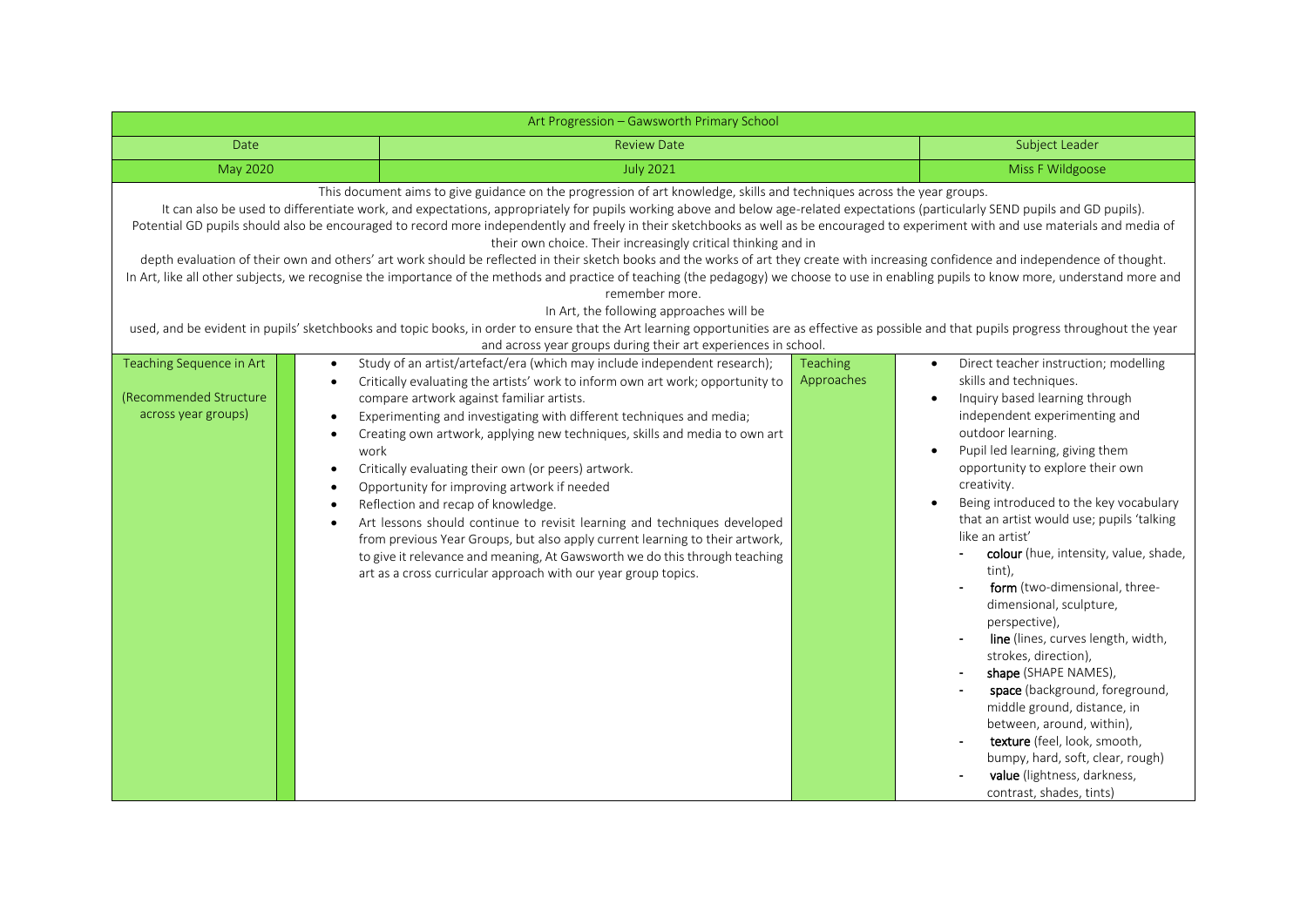|                                                    | <b>EYFS</b>                                                                                                                    | Year 1                                                                                                                                                                                                         | Year 2                                                                                                                                                                                                                                          |                                                                                                                                                                                                                               | Year <sub>3</sub>                                                                                                         | Year 4                                                                                                                                                                                                                                                            |                                                                                                                | Year 5                                                                                                                                                       |                                                                                                                                                        | Year 6                                                                                                           |
|----------------------------------------------------|--------------------------------------------------------------------------------------------------------------------------------|----------------------------------------------------------------------------------------------------------------------------------------------------------------------------------------------------------------|-------------------------------------------------------------------------------------------------------------------------------------------------------------------------------------------------------------------------------------------------|-------------------------------------------------------------------------------------------------------------------------------------------------------------------------------------------------------------------------------|---------------------------------------------------------------------------------------------------------------------------|-------------------------------------------------------------------------------------------------------------------------------------------------------------------------------------------------------------------------------------------------------------------|----------------------------------------------------------------------------------------------------------------|--------------------------------------------------------------------------------------------------------------------------------------------------------------|--------------------------------------------------------------------------------------------------------------------------------------------------------|------------------------------------------------------------------------------------------------------------------|
| Artist to be<br>covered                            | <b>Jackson Pullock</b><br>Keith Harding<br><b>Gustav Klimt</b>                                                                 | Monet<br><b>Beatrix Potter</b><br>Lowry<br>Sanita King<br>Paul Nicklen                                                                                                                                         | <b>Mandy Baker</b><br>Van Gogh<br><b>William Henry</b><br>Hunt<br>Kathleen Ryan                                                                                                                                                                 | Emad Ibrahim<br>Mary Rose Young<br>Henri Rousseau<br>Yayoi Kusama<br>Frank Aurbach<br><b>Grayson Perry</b><br>Exehais                                                                                                         |                                                                                                                           | David Hockney<br>Hunderwasser<br>Seurat                                                                                                                                                                                                                           | Banksy<br><b>William Morris</b><br><b>Stanhope Forbes</b><br>Hokusai                                           |                                                                                                                                                              | Paula Rego<br>Thomas Gainborough<br>Sonia Boyce<br><b>Lucian Freud</b><br>Howard Hodgkin<br>Janet Bell<br>Andy Warhol<br>Frida Khalo                   |                                                                                                                  |
| Knowledge of<br>Artists/Designers                  | Give simple<br>opinions about<br>the<br>of<br>work<br>$\overline{a}$<br>chosen<br>craft<br>artist,<br>maker<br>or<br>designer. | Describe what<br>they think and<br>feel<br>about the work<br>of a chosen<br>artist,<br>craft maker or<br>designer.<br>Begin to talk<br>about the style<br>of a<br>chosen artist.<br>craft maker or<br>designer | Recognise the<br>styles of artists,<br>craft makers or<br>designers and<br>use this to<br>inform their<br>own<br>work.<br>Talk about the<br>similarities and<br>differences<br>between<br>different<br>artists, craft<br>makers or<br>designers | Discuss the styles of<br>artists, craft<br>makers or designers<br>and use this to<br>inform their own<br>work.<br>Begin to understand<br>the historical<br>and/or cultural<br>significance of a<br>chosen artist/art<br>form. |                                                                                                                           | Discuss and<br>analyse the<br>styles of<br>artists, craft<br>makers or<br>designers<br>and use this to<br>inform their<br>own<br>work.<br>Understand the<br>historical and /<br>or<br>cultural<br>significance of<br>the work of<br>a chosen artist /<br>art form | artists,<br>use this<br>to inform their own work.<br>artist or<br>the<br>specific<br>nation.                   | Critically analyse the styles of<br>craft makers or designers and<br>Understand how a chosen<br>art form has contributed to<br>culture and / or history of a | range<br>of artists, craft makers or<br>designers<br>and use this to inform their<br>own work.<br>art form<br>and /or<br>history of a specific nation. | Critically analyse the styles of a<br>Explain how a chosen artist or<br>has contributed to the culture           |
| Vocabulary<br>(building up from<br>previous years) | Observation<br>Different<br>Similar<br>Compare<br>Artist                                                                       | <b>Differences</b><br>Similarities<br>Background                                                                                                                                                               | Foreground<br>Annotate<br>Develop                                                                                                                                                                                                               | Creative<br>process<br>Plan<br>Design<br>Make<br>Adapt<br>Sources<br>Variation<br>Plain<br>Busy                                                                                                                               | Smooth<br>Swirling<br>Uneven<br>Colourful<br><b>Bright</b><br>Dark<br>Realistic<br>Unrealistic<br>Simple<br><b>Boring</b> | Fine<br>Dull<br>Patterned<br>Crowded<br>Flat<br>Natural<br>Opaque<br>Translucent<br>Focus                                                                                                                                                                         | Comparison<br>Contrast<br>Media<br>Study<br>Experiences<br>Imagination<br>Properties<br>Reflecting<br>Distance | Symbolic<br>Subtle<br>Complex<br>Complimentary<br>Contrasting                                                                                                | Purpose<br>Manipulate<br>Dry media<br>Wet media<br>Digital<br>media<br>Independent<br>Research<br>Range<br>Sources                                     | Test<br>Atmosphere<br>Representation<br>Engaging<br>Consistent<br>Inconsistent<br>Delicate<br>Flowing<br>Vibrant |

## Art Vocabulary and Skills Progression; EYFS-Year 6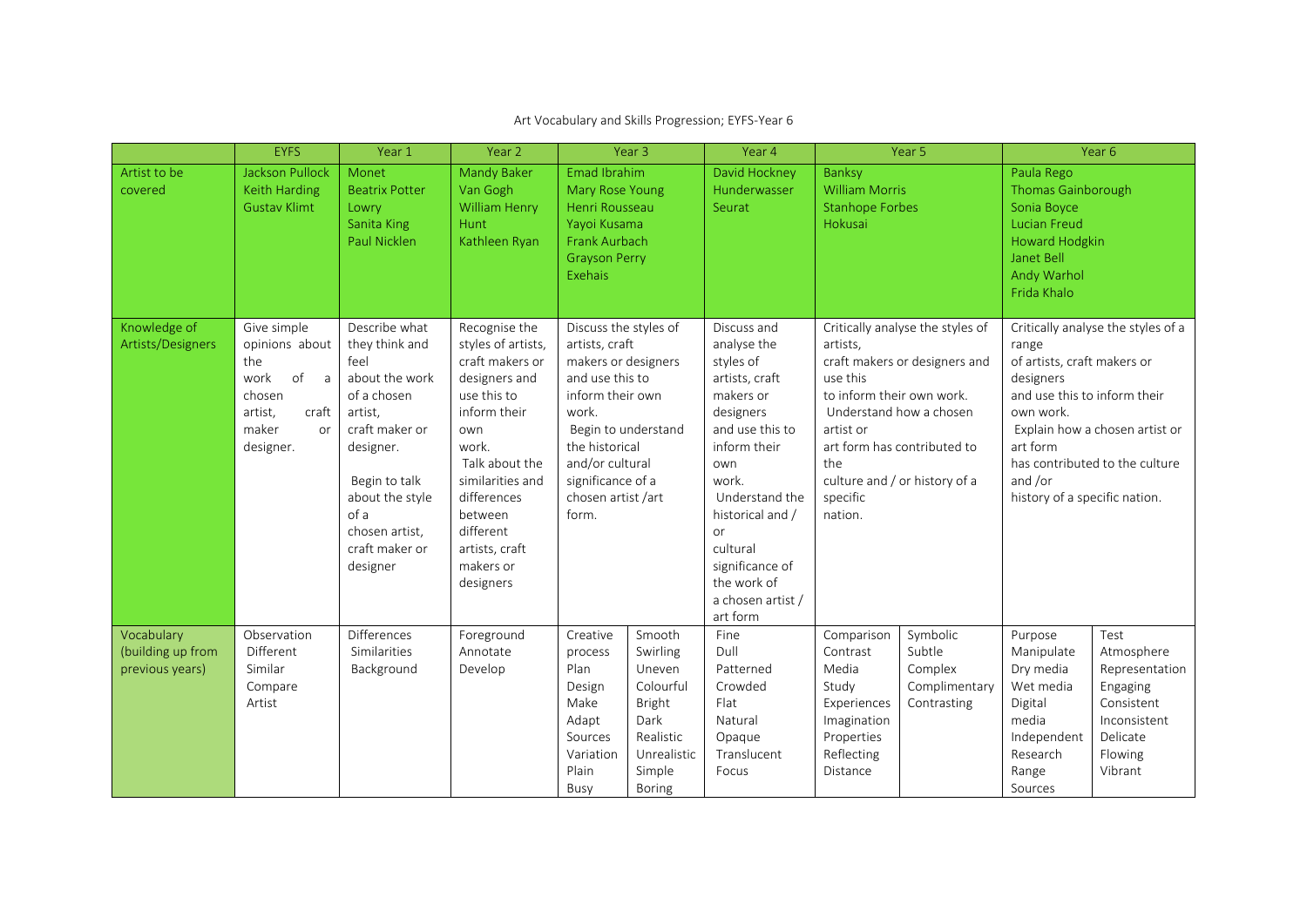|                  |                |                   |                   | Rough                    |                  |                                  |                              |                                 |
|------------------|----------------|-------------------|-------------------|--------------------------|------------------|----------------------------------|------------------------------|---------------------------------|
| Aims: Exploring  | Children use   | Explore and       | Develop and       | Choose their own         | Investigate      | Investigate a range of starting  | Independently investigate a  |                                 |
| and developing   | what           | record their own  | record their      | starting point from a    | different        | points                           | range of                     |                                 |
| ideas            | they have      | ideas through     | ideas             | range of ideas e.g. a    | starting         | for their work, and choose       |                              | starting points for their work, |
|                  | learnt         | painting,         | through           | visit to an art gallery, | points for their | which idea                       | and                          |                                 |
|                  | about media    | drawing,          | painting,         | an artefact, digital     | work, and        | to develop further.              |                              | confidently develop their ideas |
|                  | and            | sculpture, in     | drawing,          | images, experiences.     | choose           | Record their thoughts and        | further.                     |                                 |
|                  | materials in   | response to first | sculpture in      | Begin to record their    | which idea to    | experiences in a sketch book /   | Record their thoughts and    |                                 |
|                  | original ways, | hand              | response to       | thoughts and             | develop further. | topic book, and annotate         | experiences                  |                                 |
|                  | thinking about | observations,     | first hand        | experiences in a         | Record their     | these in order to aid the        |                              | in a sketch book/topic book,    |
|                  | uses and       | e.g. real         | observations,     | sketch book/topic        | thoughts and     | development of their ideas.      | and review and revisit these |                                 |
|                  | purposes.      | objects,          | e.g. real         | books.                   | experiences in a | Explain how they are             | ideas as their               |                                 |
|                  | They           | pictures,         | objects,          | Explain the reasons      | sketch           | developing their                 | work develops.               |                                 |
|                  | represent      | artefacts, and    | photographs,      | for their ideas,         | book/topic       | ideas as they work, and use      | Are confident to work        |                                 |
|                  | their own      | experiences.      | artefacts, and    | and discuss and          | books, and       | language appropriate to the      |                              | creatively, adapting ideas, and |
|                  | ideas.         | Talk about their  | experiences.      | answer questions         | begin to         | chosen art form.                 | taking risks when choosing   |                                 |
|                  | thoughts and   | ideas and the     | Talk about and    | about how their ideas    | annotate these.  | Use creative thinking to adapt   | tools, materials and media.  |                                 |
|                  | feelings       | choices they      | answer            | have                     | Explain how      | an initial idea, e.g. experiment | Confidently use language     |                                 |
|                  | through        | have made, e.g.   | questions about   | developed.               | they are         | with alternative colour          |                              | appropriate to the chosen art   |
|                  | art.           | chosen tools,     | the starting      | Show confidence and      | developing their | palette.                         | form, to help them           |                                 |
|                  |                | media,            | point, and        | independence when        | ideas as they    |                                  | to explain their ideas.      |                                 |
|                  |                | materials.        | choices they      | working                  | work, and are    |                                  |                              |                                 |
|                  |                | Beginning to      | have              | creatively e.g. with a   | beginning to use |                                  |                              |                                 |
|                  |                | work creatively   | made, e.g.        | range of media on        | language         |                                  |                              |                                 |
|                  |                | e.g.              | chosen tools,     | different scales.        | appropriate to   |                                  |                              |                                 |
|                  |                | with a range of   | media,            |                          | the chosen style |                                  |                              |                                 |
|                  |                | media on          | materials.        |                          | of               |                                  |                              |                                 |
|                  |                | different         | Show              |                          | art.             |                                  |                              |                                 |
|                  |                | scales.           | confidence in     |                          | Use creative     |                                  |                              |                                 |
|                  |                |                   | working           |                          | thinking to      |                                  |                              |                                 |
|                  |                |                   | creatively e.g.   |                          | begin to adapt   |                                  |                              |                                 |
|                  |                |                   | with a range of   |                          | an initial idea, |                                  |                              |                                 |
|                  |                |                   | media on          |                          | e.g.experiment   |                                  |                              |                                 |
|                  |                |                   | different scales. |                          | with alternative |                                  |                              |                                 |
|                  |                |                   |                   |                          | colour           |                                  |                              |                                 |
|                  |                |                   |                   |                          | palette.         |                                  |                              |                                 |
| Aims: Evaluating | Children       | Describe some     | Talk about the    | Compare ideas,           | Compare ideas,   | Use appropriate language         | Use language specific to a   |                                 |
| and Developing   | review         | of the art and    | techniques,       | methods and              | methods and      | when                             |                              | range of techniques to identify |
| work             | how they have  |                   | materials and     | approaches in their      | approaches in    | comparing ideas, methods         | effective and ineffective    |                                 |
|                  | used what they |                   | equipment         | own and                  | their own and    | and                              | features and use this to     |                                 |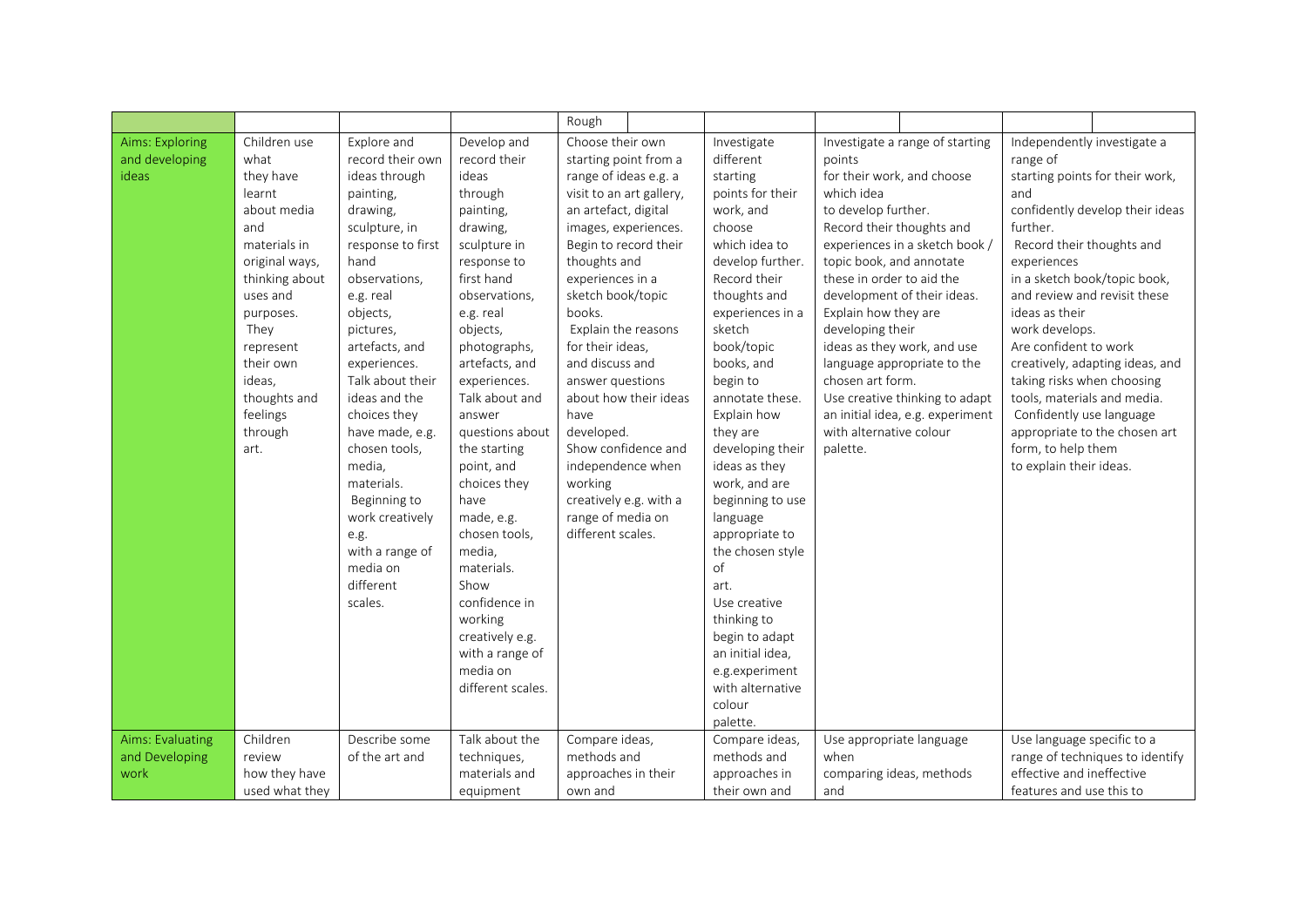|                | have learnt    | design             | used in their     | others' work, e.g. talk | others' work,     | approaches in their own and   | inform and evaluate their own    |
|----------------|----------------|--------------------|-------------------|-------------------------|-------------------|-------------------------------|----------------------------------|
|                | about          | techniques they    | work and the      | about the features      |                   | others' work.                 | work.                            |
|                | media and      |                    |                   |                         | e.g. talk about   |                               |                                  |
|                | materials in   | have used          | work of others,   | they like in a piece of | the features      | Describe what they think and  | Use sketch book / topic book     |
|                |                | in their work,     | e.g. 'I have used | art work.               | they like and the | feel about their own and      | to adapt and critically evaluate |
|                | original ways, | e.g. painting,     | a cotton bud to   | Use sketch book/topic   | changes they      | others' work and how this     | their work                       |
|                | thinking about | collage, printing, | add dots'.        | book to adapt their     | would make to a   | might influence their         | as their ideas develop.          |
|                | uses and       | drawing and        | Describe what     | work as their ideas     | piece of art      | designs.                      | Annotations reflect their        |
|                | purposes.      | sculpture.         | they like about   | develop, and discuss    | work.             | Use sketch book /topic book   | critical evaluations and         |
|                | Review how     | Talk about the     | their own work    | this with               | Use sketch book   | to evaluate and adapt their   | development of ideas.            |
|                | they           | features they      | and the work of   | others.                 | / 'topic book     | work as their ideas develop;  | Reflect on the ways in which     |
|                | have           | like in their own  | others using      |                         | to adapt their    | make annotations in their     | their imaginative work has       |
|                | represented    | work and in the    | appropriate       |                         | work as their     | books to show their ongoing   | developed from                   |
|                | their own      | work of others.    | language e.g. 'I  |                         | ideas develop;    | evaluations and how           | a range of starting points.      |
|                | ideas,         | Talk about what    | like the way a    |                         | make              | they might develop their work |                                  |
|                | thoughts and   | they might         | fine tip brush is |                         | annotations in    | further.                      |                                  |
|                | feelings       | change in their    | used to add       |                         | their books to    |                               |                                  |
|                | through        | own work.          | detail'.          |                         | describe how      |                               |                                  |
|                | art.           |                    | Adapt and         |                         | they              |                               |                                  |
|                |                |                    | make changes      |                         | might develop     |                               |                                  |
|                |                |                    | to                |                         | their work        |                               |                                  |
|                |                |                    | their work and    |                         | further.          |                               |                                  |
|                |                |                    | the tools they    |                         |                   |                               |                                  |
|                |                |                    | use as it         |                         |                   |                               |                                  |
|                |                |                    | develops.         |                         |                   |                               |                                  |
|                |                |                    | Describe how      |                         |                   |                               |                                  |
|                |                |                    | they have         |                         |                   |                               |                                  |
|                |                |                    | changed and       |                         |                   |                               |                                  |
|                |                |                    | adapted their     |                         |                   |                               |                                  |
|                |                |                    | work for a        |                         |                   |                               |                                  |
|                |                |                    |                   |                         |                   |                               |                                  |
|                |                |                    | specific          |                         |                   |                               |                                  |
|                |                |                    | purpose,          |                         |                   |                               |                                  |
|                |                |                    | e.g. use of       |                         |                   |                               |                                  |
|                |                |                    | specific tools to |                         |                   |                               |                                  |
|                |                |                    | create more       |                         |                   |                               |                                  |
|                |                |                    | texture.          |                         |                   |                               |                                  |
| Objectives:    | Safely use and | Use variety of     | Layer different   | Experiment with         | Make informed     | Use a variety of source       | Demonstrate a wide variety of    |
| <b>Drawing</b> | explore a      | tools, including:  | media, e.g.       | different grades of     | choices in        | material for their work.      | ways to make different marks     |
|                | variety        | pencils, rubbers,  | crayons,          | pencil and other        | drawing           | Work in a sustained and       | with dry and wet media.          |
|                | of materials,  | crayons, pastels,  | pastels, felt-    | implements.             | including paper   | independent way from          |                                  |
|                | tools          | felt-tips,         | tips,             |                         | and media.        | observation, experience       |                                  |
|                |                |                    |                   |                         |                   |                               |                                  |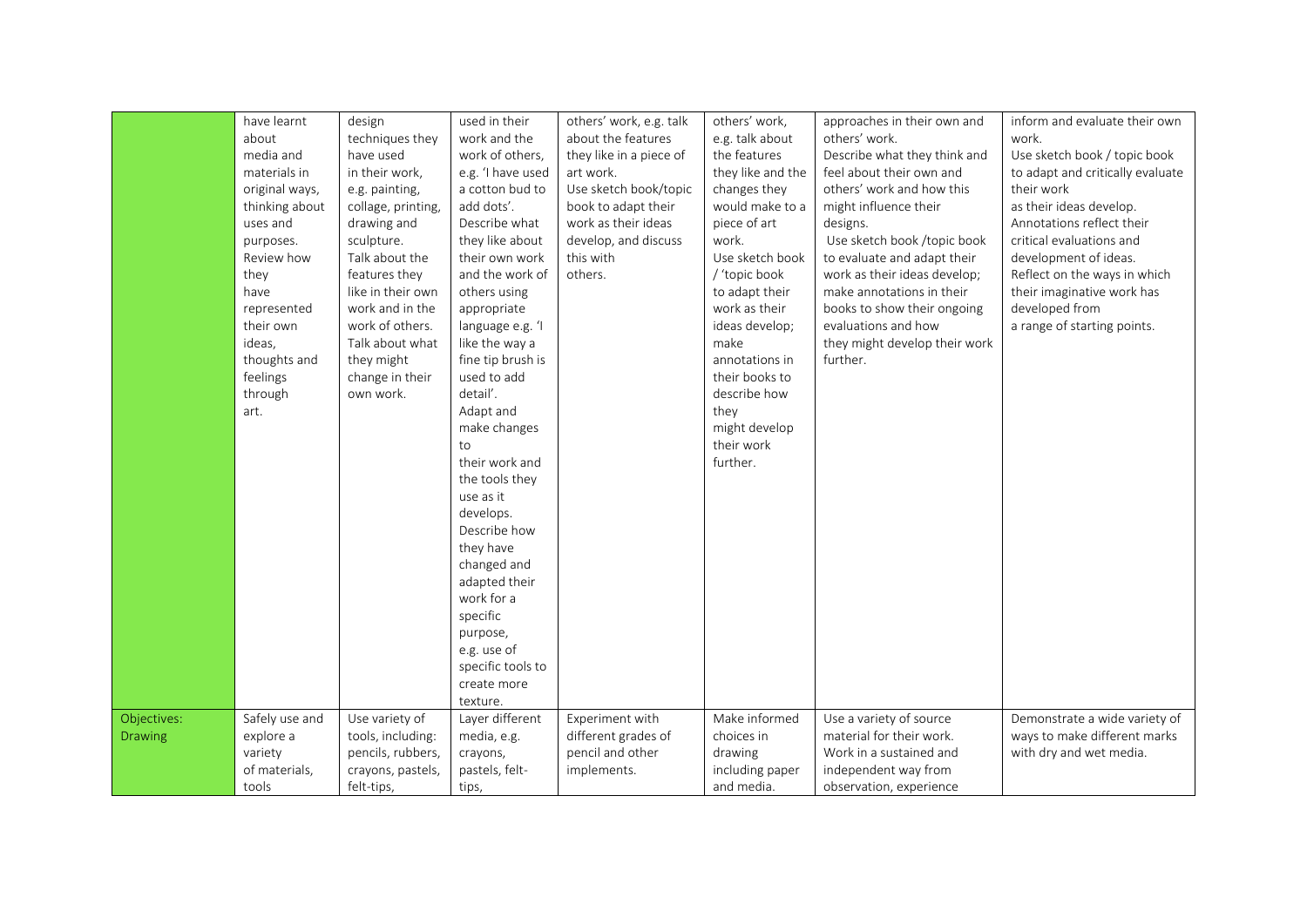| and<br>charcoal and<br>Plan, refine and alter<br>Alter and refine<br>and imagination.<br>charcoal,                         | Identify artists who have                     |
|----------------------------------------------------------------------------------------------------------------------------|-----------------------------------------------|
| techniques,<br>ballpoints, chalk<br>ballpoint.<br>drawings and<br>Use a sketchbook to develop<br>their drawings as         | worked in a similar way to<br>their own work. |
| and other dry<br>Understand the<br>describe<br>experimenting<br>ideas.<br>necessary.<br>basic use of a                     |                                               |
| media.<br>Use their sketchbook<br>Explore the potential<br>with design,<br>changes using                                   | Develop ideas using different                 |
| sketchbook and<br>texture and<br>Use a<br>to collect and record<br>art vocabulary.<br>properties of the visual<br>work out | or mixed media, using a                       |
| sketchbook to<br>form<br>visual information<br>Collect images<br>elements: line, tone,                                     | sketchbook.                                   |
| gather and<br>ideas for<br>from<br>and information<br>pattern, texture, colour and                                         | Manipulate and experiment                     |
| collect artwork.<br>drawings.<br>independently<br>different sources.<br>shape.                                             | with the elements of art: line,               |
| Draw for a<br>in a sketchbook.<br>Begin to explore<br>Draw for a sustained                                                 | tone, pattern, texture, form,                 |
| the use of line.<br>sustained<br>period of time at their<br>Use research to                                                | space, colour and shape.                      |
| shape and<br>period of time<br>own level.<br>inspire drawings                                                              |                                               |
| colour.<br>from the figure<br>Use different media to<br>from memory                                                        |                                               |
| and real<br>achieve variations in<br>and                                                                                   |                                               |
| objects,<br>line, texture, tone,<br>imagination.                                                                           |                                               |
| including single<br>colour, shape and<br>Explore                                                                           |                                               |
| and groups<br>relationships<br>pattern.                                                                                    |                                               |
| objects.<br>between line                                                                                                   |                                               |
| and tone,<br>Experiment                                                                                                    |                                               |
| with the visual<br>pattern and                                                                                             |                                               |
| elements: line,<br>shape, line                                                                                             |                                               |
| shape, pattern<br>and texture.                                                                                             |                                               |
| and colour.                                                                                                                |                                               |
| Vocabulary of an<br>IN ADDITION TO<br>IN ADDITION<br>IN ADDITION TO<br>IN ADDITION TO<br>Draw<br>IN ADDITION TO PREVIOUS   | IN ADDITION TO PREVIOUS                       |
| Artist when<br>PREVIOUS<br>TO PREVIOUS<br>PREVIOUS<br>Pattern<br>PREVIOUS YEARS:<br>YEARS:                                 | YEARS:                                        |
| YEARS:<br>YEARS:<br>Grades of pencil<br>YEARS:<br>NO NEW VOCABULARY<br>drawing:<br>Repeating                               | Dry media                                     |
| Thick<br>Shade<br>Sketchbook<br>Scale<br>Paper types                                                                       | Wet media                                     |
| Thin<br>Change<br>Symmetry<br>Layer                                                                                        | Mixed media                                   |
| Line<br>Smudge<br>Refine                                                                                                   | Form                                          |
| Blend<br>Alter<br>Shape                                                                                                    |                                               |
| Colour<br>Visual<br>Tone                                                                                                   |                                               |
| Layer<br>Sources                                                                                                           |                                               |
| Figure<br>Texture                                                                                                          |                                               |
| Object                                                                                                                     |                                               |
| Single                                                                                                                     |                                               |
| Group                                                                                                                      |                                               |
| Pattern                                                                                                                    |                                               |
|                                                                                                                            |                                               |
| Safely use and<br>Use a variety of<br>Mix a variety of<br>Make and<br>Mix a range of<br>Demonstrate a secure<br>Painting   | Create shades and tints using                 |
| explore a<br>tools and<br>secondary<br>colours and know<br>match colours<br>knowledge about primary and                    | black and white.                              |
| colours, shades<br>which primary colours<br>with<br>secondary, warm and cold,<br>variety                                   |                                               |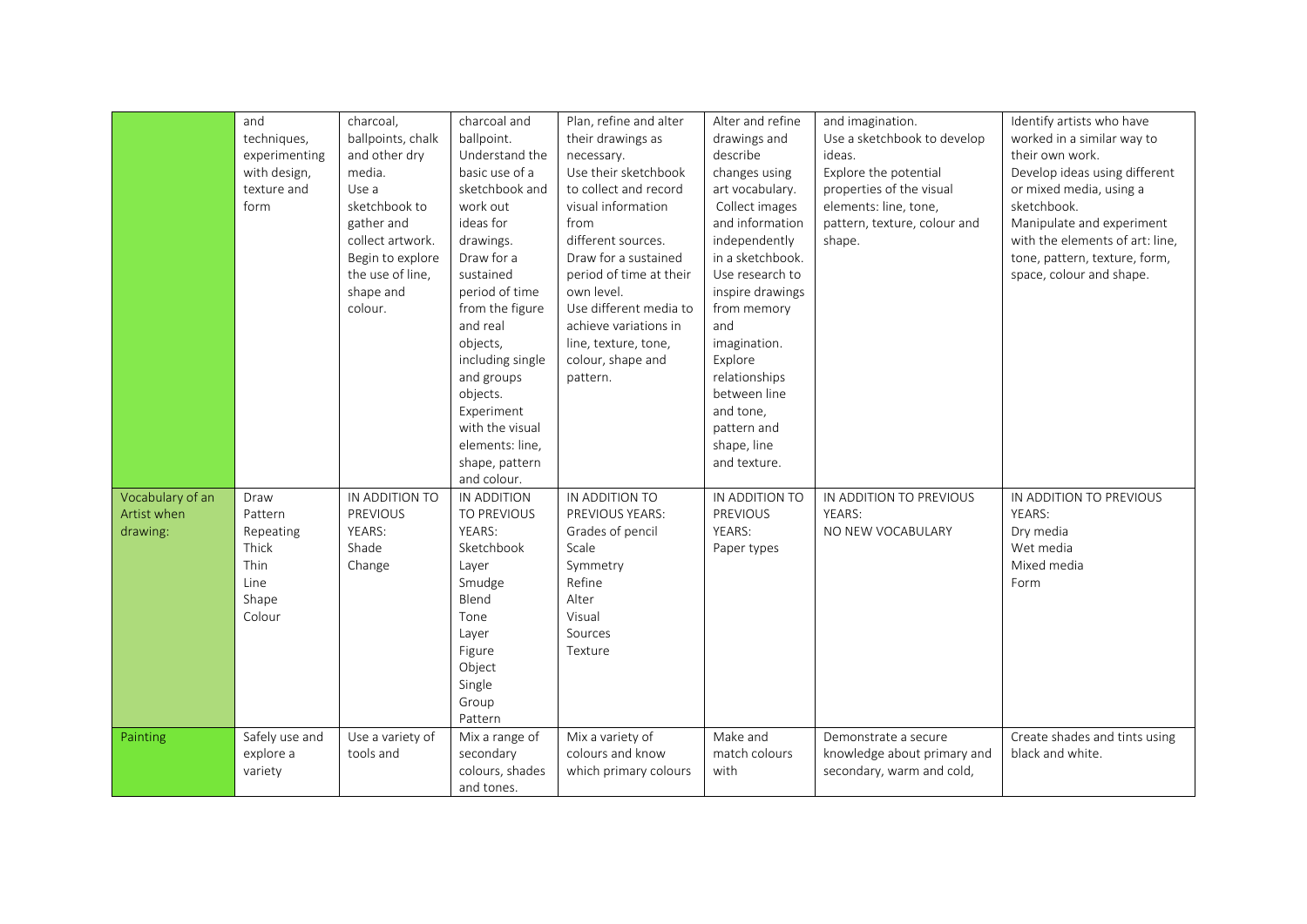| of materials,              | techniques        | Experiment        | make secondary           | increasing        | complementary and            | Choose appropriate paint,      |
|----------------------------|-------------------|-------------------|--------------------------|-------------------|------------------------------|--------------------------------|
| tools                      | including the     | with tools and    | colours.                 |                   |                              | paper and implements to        |
| and                        | use of            |                   |                          | accuracy.         | contrasting colours.         |                                |
|                            |                   | techniques, inc.  | Use a developed          | Use more          | Work on preliminary studies  | adapt and extend their work.   |
| techniques,                | different brush   | layering,         | colour                   | specific colour   | to test media and materials. | Carry out preliminary studies, |
| experimenting              | sizes and types.  | mixing media,     | vocabulary.              | language          | Create imaginative work from | test media and materials and   |
| with colour,               | Mix and match     | scraping          | Experiment with          | e.g. tint, tone,  | a variety of sources.        | mix appropriate colours.       |
| design and                 | colours to        | through etc.      | different effects and    | shade, hue.       |                              | Work from a variety of         |
| texture                    | artefacts and     | Name different    | textures inc. blocking   | Choose paints     |                              | sources, inc. those researched |
|                            | objects.          | types of paint    | in colour, washes,       | and implements    |                              | independently.                 |
|                            | Work on           | and their         | thickened paint etc.     | appropriately.    |                              | Show an awareness of how       |
|                            | different scales. | properties.       | Work confidently on a    | Plan and create   |                              | paintings are created          |
|                            | Mix secondary     | Work on a         | range of scales e.g.     | different effects |                              | (composition).                 |
|                            | colours and       | range of scales   | thin brush on small      | and textures      |                              |                                |
|                            | shades using      | e.g. large brush  | picture etc.             | with paint        |                              |                                |
|                            | different types   | on large paper    |                          | according         |                              |                                |
|                            | of paint.         | etc.              |                          | to what they      |                              |                                |
|                            | Create different  | Mix and match     |                          | need for the      |                              |                                |
|                            | textures e.g. use | colours using     |                          | task.             |                              |                                |
|                            | of sawdust.       | artefacts and     |                          | Show increasing   |                              |                                |
|                            |                   | objects.          |                          | independence      |                              |                                |
|                            |                   |                   |                          | and creativity    |                              |                                |
|                            |                   |                   |                          | with the          |                              |                                |
|                            |                   |                   |                          | painting          |                              |                                |
|                            |                   |                   |                          | process.          |                              |                                |
| Safely use and<br>Printing | Make marks in     | Use a variety of  | Print using a variety of | Research, create  | Explain a few techniques,    | Describe varied techniques.    |
| explore a                  | print with a      | techniques,       | materials,               | and refine a      | including the use            | Be familiar with layering      |
| variety                    | variety of        | inc. carbon       | objects and              | print using a     | of poly-blocks, relief, mono | prints.                        |
| of materials,              | objects,          | printing, relief, | techniques including     | variety of        | and resist printing.         | Be confident with printing on  |
| tools                      | including natural | press and fabric  | layering.                | techniques.       | Choose the printing method   | paper and fabric.              |
| and                        | and made          | printing and      | Talk about the           | Select broadly    | appropriate to task.         | Alter and modify work.         |
| techniques,                | objects.          | rubbings.         | processes used to        | the kinds of      | Build up layers and          | Work relatively independently. |
| experimenting              | Carry out         | Design patterns   | produce a simple         | material to print | colours/textures.            |                                |
| with colour,               | different         | of increasing     | print.                   | with in order to  | Organise their work in terms |                                |
| design and                 | printing          | complexity and    | To explore pattern and   | get the effect    | of pattern, repetition,      |                                |
| texture                    | techniques e.g.   | repetition.       | shape, creating          | they want         | symmetry or random printing  |                                |
|                            | monoprint,        | Print using a     | designs for printing.    | Resist printing   | styles.                      |                                |
|                            | block,            | variety of        |                          | including         | Choose inks and overlay      |                                |
|                            | relief and resist | materials,        |                          | marbling,         | colours.                     |                                |
|                            | printing.         | objects and       |                          | silkscreen and    |                              |                                |
|                            | Make rubbings.    | techniques.       |                          |                   |                              |                                |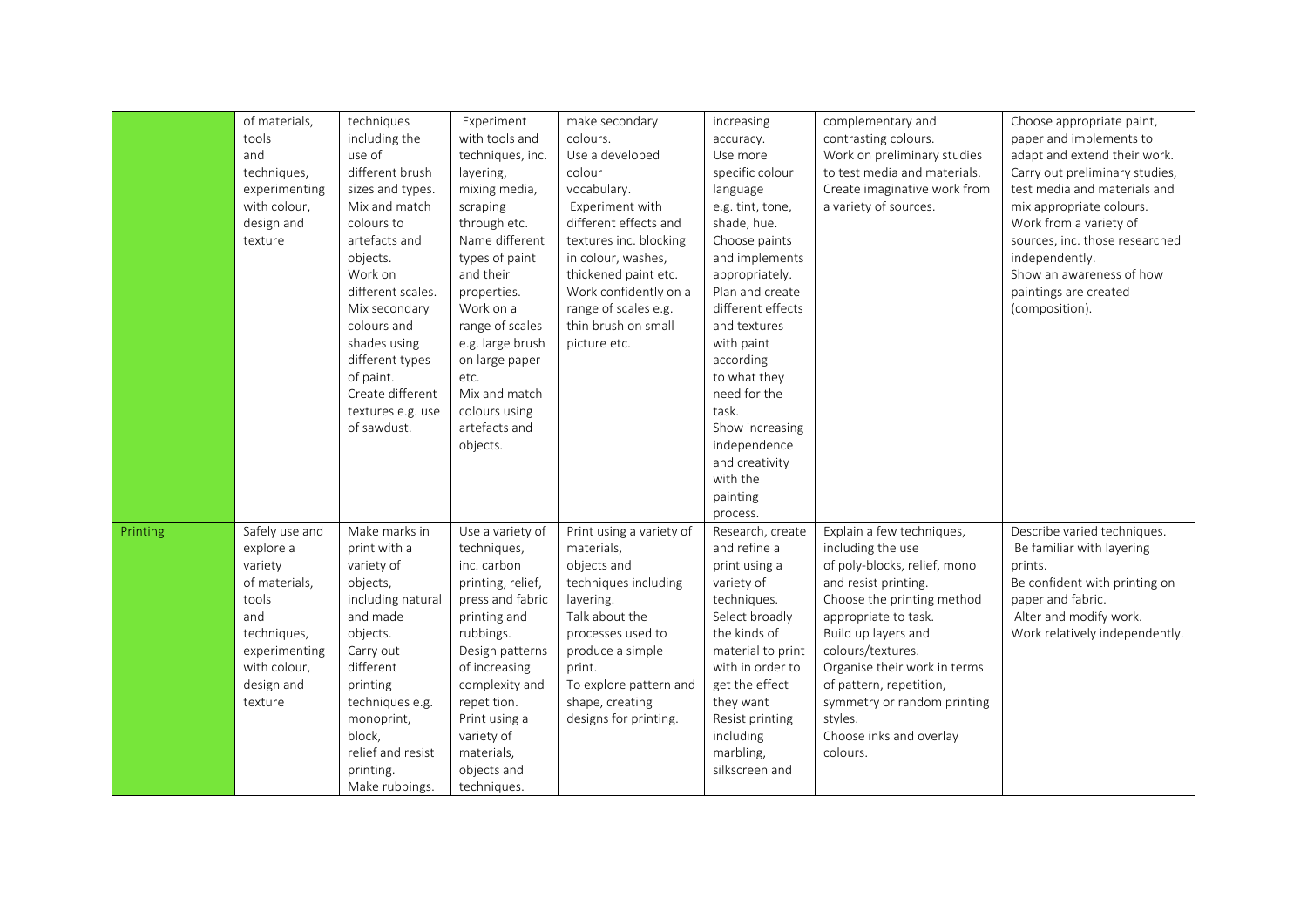|                    |                | Build a           |                  |                        | cold water        |                                 |                                 |
|--------------------|----------------|-------------------|------------------|------------------------|-------------------|---------------------------------|---------------------------------|
|                    |                | repeating         |                  |                        | paste.            |                                 |                                 |
|                    |                | pattern and       |                  |                        |                   |                                 |                                 |
|                    |                | recognise         |                  |                        |                   |                                 |                                 |
|                    |                | pattern in the    |                  |                        |                   |                                 |                                 |
|                    |                | environment.      |                  |                        |                   |                                 |                                 |
| Vocabulary of an   | Materials      | IN ADDITION TO    | IN ADDITION      | IN ADDITION TO         | IN ADDITION TO    | IN ADDITION TO PREVIOUS         | IN ADDITION TO PREVIOUS         |
| artist when        | Tools          | <b>PREVIOUS</b>   | TO PREVIOUS      | PREVIOUS YEARS:        | PREVIOUS          | YEARS:                          | YEARS:                          |
| painting/printing: | Technique      | YEARS:            | YEARS:           | Colour-scheme          | YEARS:            | Colour match                    | Harmony                         |
|                    | Match          | Brush size        | Shade            | Colour spectrum        | Tint              | Colour mix                      | Composition                     |
|                    | Mix            | Paint (poster,    | Tone             | Tertiary colours       | Tone              | Warm colours                    | Mood                            |
|                    | Primary        | powder,           | Acrylic paint    | Blocking               | Hue               | Cold colours                    | Abstract                        |
|                    | Colours        | watercolour)      | Water colour     | Colour washing         | Marbling          | Complementary colours           |                                 |
|                    | Secondary      | Natural and       | paint            | Thickened paint        | Silkscreen        | Contrasting colours             |                                 |
|                    | colours        | man-made          | Poster paint     | Properties             | Coldwater paste   | Poly bricks                     |                                 |
|                    |                | Printing (block)  | Brush mark       | Application            |                   | Relief                          |                                 |
|                    |                | Rubbings          | Artefact         | Opacity                |                   | Resist                          |                                 |
|                    |                | Pattern           | Objects          | Water resistant        |                   | Layers                          |                                 |
|                    |                |                   | Layering         | Pattern                |                   | Repetition                      |                                 |
|                    |                |                   | Scraping         | Shape                  |                   | Inks                            |                                 |
|                    |                |                   | Scales (small,   |                        |                   | Overlay                         |                                 |
|                    |                |                   | large)           |                        |                   |                                 |                                 |
| Textiles/Collage   | Safely use and | Use a variety of  | Use a variety of | Use a variety of       | Match the tool    | Join fabrics in different ways, | Awareness of the potential of   |
|                    | explore a      | techniques, e.g.  | techniques,      | techniques, inc.       | to the material.  | including stitching.            | the uses of material.           |
|                    | variety        | weaving, finger   | inc. weaving,    | printing, dying,       | Combine skills    | Use different grades and uses   | Use different techniques,       |
|                    | of materials,  | knitting, fabric  | French knitting, | quilting, weaving,     | more readily.     | of threads and needles.         | colours and textures etc when   |
|                    | tools          | crayons, sewing   | tie-dyeing,      | embroidery, paper and  | Choose collage    | Extend their work within a      | designing and making pieces of  |
|                    | and            | and binca.        | fabric crayons   | plastic trappings and  | or textiles as a  | specified technique.            | work.                           |
|                    | techniques,    | How to thread a   | and wax or oil   | appliqué.              | means of          | Use a range of media to         | To be expressive and analytical |
|                    | experimenting  | needle, cut, glue | resist, appliqué | Name the tools and     | extending work    | create                          | to adapt, extend and justify    |
|                    | with colour,   | and trim          | and              | materials they have    | already           | collage.                        | their work.                     |
|                    | design and     | material.         | embroidery.      | used.                  | achieved.         | Experiment with using batik     |                                 |
|                    | texture        | Create images     | Create textured  | Develop skills in      | Refine and alter  | safely.                         |                                 |
|                    |                | from              | collages from    | stitching. Cutting and | ideas and         |                                 |                                 |
|                    |                | imagination,      | a variety of     | joining.               | explain choices   |                                 |                                 |
|                    |                | experience or     | media.           | Experiment with a      | using an art      |                                 |                                 |
|                    |                | observation.      | Make a simple    | range of media         | vocabulary.       |                                 |                                 |
|                    |                | Use a wide        | mosaic.          | e.g. overlapping,      | Collect visual    |                                 |                                 |
|                    |                | variety of        | Stitch, knot and | layering etc.          | information       |                                 |                                 |
|                    |                | media, inc.       | use other        |                        | from a variety of |                                 |                                 |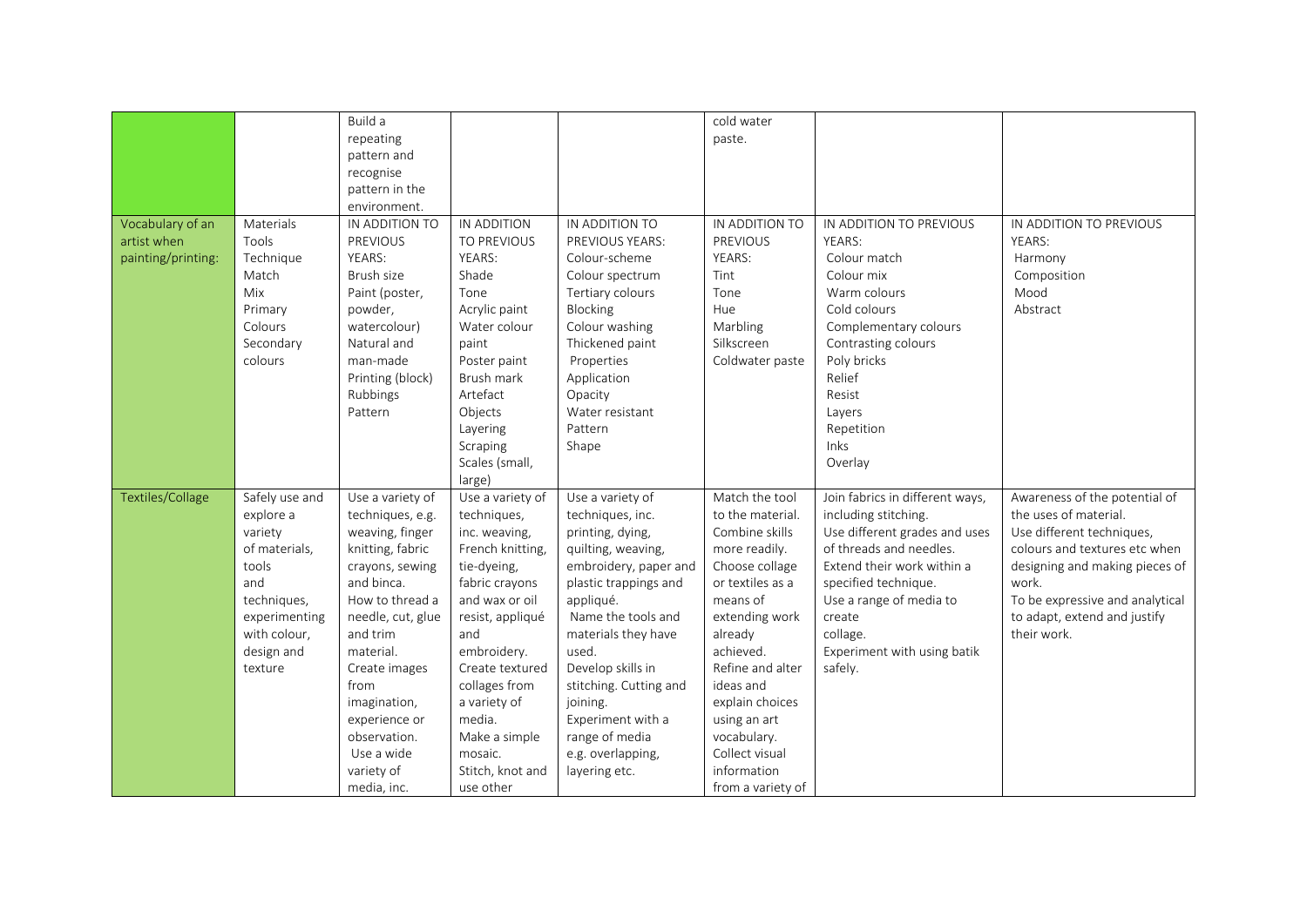|               |                | photocopied       | manipulative     |                         | sources,          |                              |                                   |
|---------------|----------------|-------------------|------------------|-------------------------|-------------------|------------------------------|-----------------------------------|
|               |                | material, fabric, | skills.          |                         | describing with   |                              |                                   |
|               |                | plastic, tissue,  |                  |                         | vocabulary        |                              |                                   |
|               |                | magazines,        |                  |                         | based on the      |                              |                                   |
|               |                | crepe             |                  |                         | visual and        |                              |                                   |
|               |                | paper, etc.       |                  |                         | tactile elements. |                              |                                   |
|               |                |                   |                  |                         | Experiments       |                              |                                   |
|               |                |                   |                  |                         | with paste        |                              |                                   |
|               |                |                   |                  |                         | resist.           |                              |                                   |
| 3D Form       | Safely use and | Manipulate clay   | Manipulate clay  | Join clay adequately    | Make informed     | Describe the different       | Develop skills in using clay inc. |
|               | explore a      | in a variety of   | for a variety    | and work reasonably     | choices about     | qualities involved in        | slabs, coils, slips, etc.         |
|               | variety        | ways, e.g.        | of purposes,     | independently.          | the 3D            | modelling, sculpture and     | Make a mould and use plaster      |
|               | of materials,  | rolling, kneading | inc. thumb       | Construct a simple clay | technique         | construction.                | safely.                           |
|               | tools          | and               | pots,            | base for extending and  | chosen.           | Use recycled, natural and    | Create sculpture and              |
|               | and            | shaping.          | simple coil pots | modelling other         | Show an           | man-made materials to create | constructions with increasing     |
|               | techniques,    | Explore           | and models.      | shapes.                 | understanding     | sculpture.                   | independence.                     |
|               | experimenting  | sculpture with a  | Build a textured | Cut and join wood       | of shape, space   | Plan a sculpture through     |                                   |
|               | with, design,  | range of          | relief tile.     | safely and              | and form.         | drawing and other            |                                   |
|               | texture, form  | malleable         | Understand the   | effectively.            | Plan, design,     | preparatory work.            |                                   |
|               | and            | media,            | safety and       | Make a simple papier    | make and adapt    |                              |                                   |
|               | function.      | especially clay.  | basic care of    | mache                   | models.           |                              |                                   |
|               |                | Experiment        | materials and    | object.                 | Talk about their  |                              |                                   |
|               |                | with, construct   | tools.           | Plan, design and make   | work              |                              |                                   |
|               |                | and               | Experiment       | models.                 | understanding     |                              |                                   |
|               |                | join recycled,    | with, construct  |                         | that it has been  |                              |                                   |
|               |                | natural and       | and join         |                         | sculpted,         |                              |                                   |
|               |                | manmade           | recycled,        |                         | modelled or       |                              |                                   |
|               |                | materials.        | natural and      |                         | constructed.      |                              |                                   |
|               |                | Explore shape     | man-made         |                         | Use a variety of  |                              |                                   |
|               |                | and form.         | materials more   |                         | materials.        |                              |                                   |
|               |                |                   | confidently.     |                         |                   |                              |                                   |
| Vocabulary of | Model          | IN ADDITION TO    | IN ADDITION      | IN ADDITION TO          | IN ADDITION TO    | IN ADDITION TO PREVIOUS      | IN ADDITION TO PREVIOUS           |
| an artist     | Collage        | <b>PREVIOUS</b>   | TO PREVIOUS      | PREVIOUS YEARS:         | PREVIOUS          | YEARS:                       | YEARS:                            |
| when using    | Textiles       | YEARS:            | YEARS:           | Printing                | YEARS:            | Tapestry                     | Slabs                             |
| textiles,     | Rolling        | Sculpture         | Weaving          | Quilting                | Carving           |                              | Coils                             |
| collage and   | Kneading       | Manipulate        | French-knitting  | Embroidery              | Surface           |                              | Mould                             |
| 3D-Form       | Shaping        | Shaping           | Stitch           | Paper and paper         | Tactile           |                              | Plaster                           |
|               | Texture        | Slip              | Knot             | trappings               |                   |                              |                                   |
|               | Construct      | Form              | Tie-dyeing       | Appliqué                |                   |                              |                                   |
|               | Join           |                   | Fabric crayons   | Overlapping             |                   |                              |                                   |